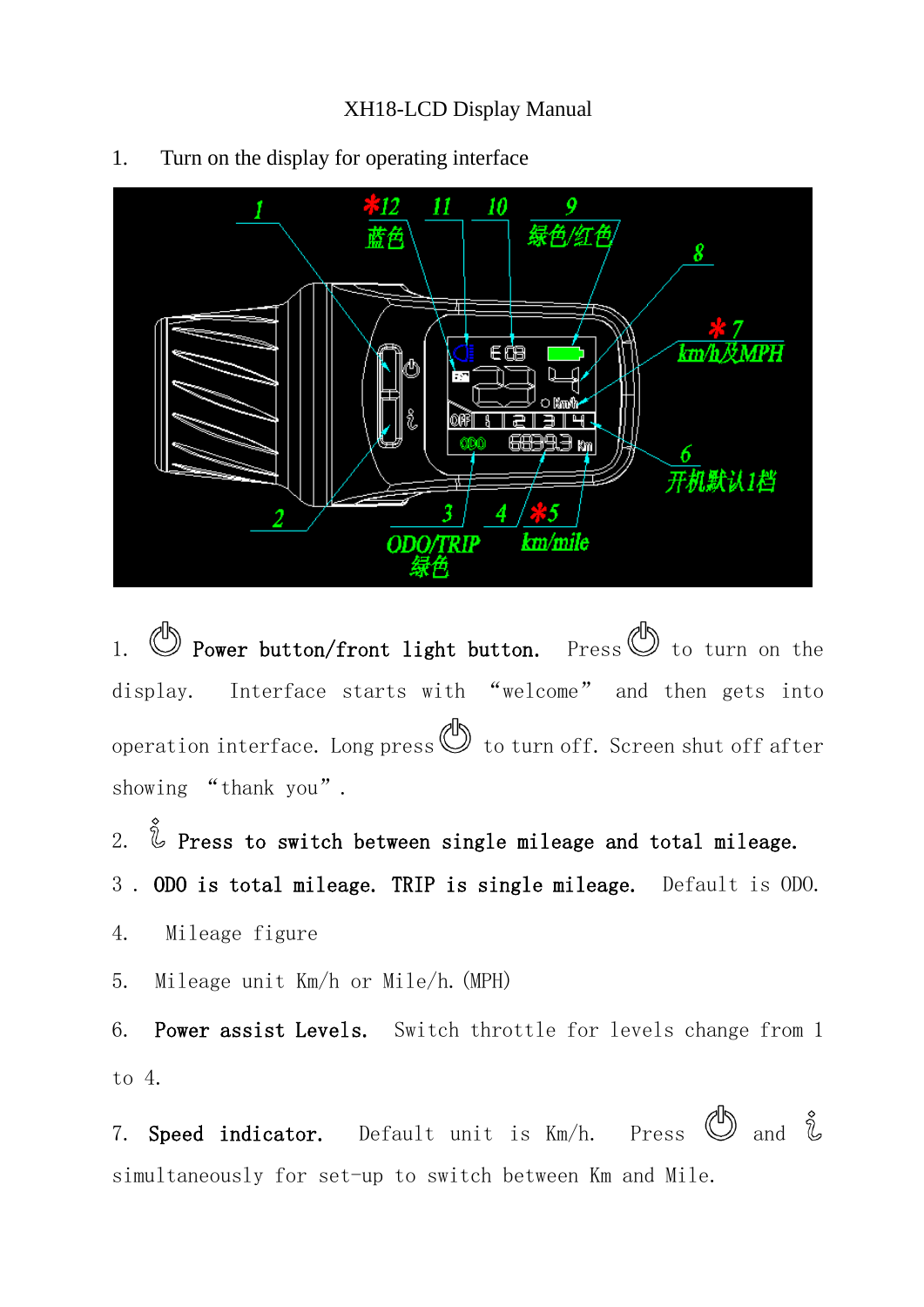8. Speed indicator figure.

9. Power indicator. Green color for normal and red color for power shortage.

10. Erro indicator. Erro code for specific malfunction. Red color

11. Front light indicator. Default is close. Press  $\mathbb{O}$  to turn on/off front light.

12.Walk assisance (6km). Default is close. Turn throttle in-wards for 2 seconds to turn on Walk assistance function. Loose the throttle to close.

Note: Set-up to be done for \* items.



2. At operating interface, press  $\mathbb{S}_{\text{and}}\hat{\mathbb{C}}$  simultaneously for set-up.

1. Enter set-up interface.